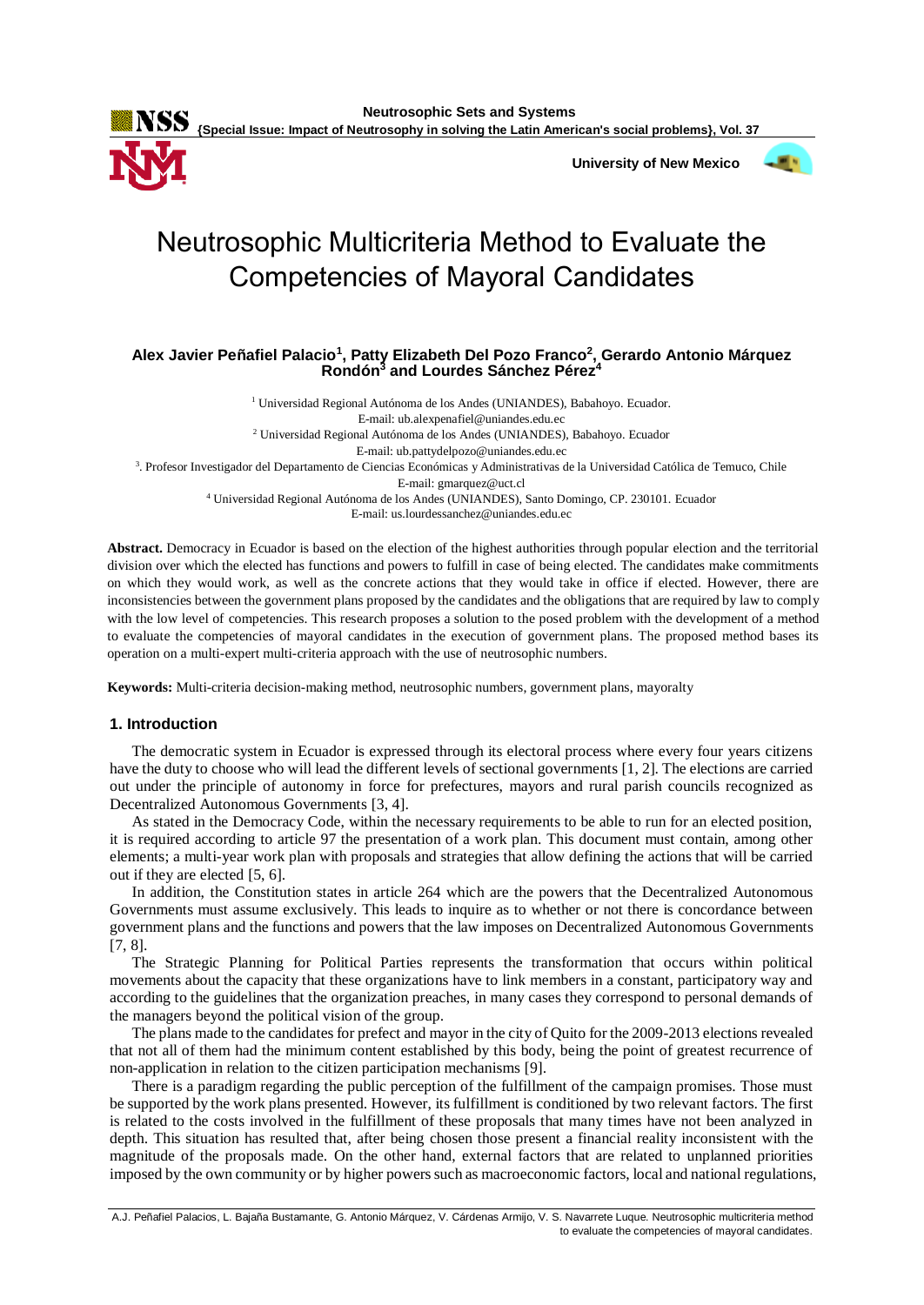among others[\[10\]](#page-6-9).

In this context, the "Carta Magna" sets out the minimum obligations that the Decentralized Autonomous Government must assume and that must be present in the government plans of all candidates. On the other hand, the norm that regulates the electoral process, the Code of Democracy, provides in article 97, that all candidates for popular election must present a work plan that must contain at least four elements. Those elements are: A diagnosis that present the current situation, the presentation of a general objective and several specific ones, a work plan applicable during the four years of mandate with the actions to be carried out if elected and finally the presentation of the way in which the accountability of the management throughout the period would be[\[11\]](#page-6-10).

On the other hand, the Organic Code of Territorial Ordering, Autonomy and Decentralization (OCTO), describes the functions of the Decentralized Autonomous Governments in article 54, and additionally the powers are recognized in article 55. The Royal Spanish Academy defines competition as the ability and willingness to do something [\[12\]](#page-6-11). Therefore, the competence is the aptitude assumed by an individual where he demonstrates the ability, talent or skill to execute an activity with success known as cognitive competence. Cognitive competence refers to the different intellectual competences demonstrated when developing a task; this allows the subject to appropriate knowledge to solve problems and transform their environment [\[13\]](#page-6-12).

The generic skills are acquired in the formative or educational period and in the practice of work. They are used for any professional activity. They are supported by human factors, such as creativity, intellectual conditions and the ability to transfer knowledge to new situations[\[14,](#page-6-13) [15\]](#page-6-14). Examples of generic skills are: decision-making, initiative, empathy and sympathy, numerical and computational skills, verbal and conversational skills, problem solving, communication, personal attitudes, the use of technological information[\[16\]](#page-6-15).

Quantifying the performance of the rulers in their functions represents an important task to avoid inconsistencies between the government plans proposed by the candidates and their obligations under the law. The aforementioned represents a problem of evaluation of the powers of the rulers that can be dealt with, from science by means of multi-criteria methods. Based on the above, the objective of this research is defined: to develop a method to evaluate the competencies of mayoral candidates based on multi-criteria methods. The use of the method is illustrated with the support of an example.

This article is divided into the following sections: Section 2 contains the fundamental concepts used in this investigation, such as the neutrosophic numbers and the Neutrosophic Linear Weighting method [\[17-20\]](#page-7-0). In section 3, we explain the method to use. In section 4, we apply the method to a real problem. Lastly, we expose the conclusions.

#### **2 Preliminaries**

In order to introduce the main theoretical references on the object of study, the different concepts that facilitate the understanding of the research are presented. A summary of the neutrosophic multicriteria methods for modeling uncertainty about the assessment of competencies is made [\[21-23\]](#page-7-1). In the 1980s, the international movement called Paradoxism[\[24\]](#page-7-2), based on contradictions in science and literature, was founded by Romanian scientist Florentin Smarandache, who later extended it to Neutrosophy, based on contradictions and their neutrals[\[25,](#page-7-3) [26\]](#page-7-4).The use of neutrosophic sets allows, in addition to the inclusion of membership functions of truth and falsehood, and additionally membership functions of indeterminacy. This indeterminacy is due to the existence of contradictions, ignorance, inconsistencies, among other elements [\[18,](#page-7-5) [27,](#page-7-6) [28\]](#page-7-7).

Decision making is a selection process between alternative courses, based on a set of criteria, to achieve one or more objectives [\[29\]](#page-7-8). With regard to the concept of "decision making", Schein, declares[\[30\]](#page-7-9): it is the process of identifying a problem or opportunity and selecting an alternative for action among several existing ones, it is a key diligent activity in all types of organizations [\[31\]](#page-7-10). A decision-making process where objects or decisions vary is considered a multi-criteria decision-making problem. Multi-criteria evaluation constitutes an optimization with several simultaneous objective functions and a decision agent[\[32,](#page-7-11) [33\]](#page-7-12). Equation 1 formalizes the problem posed.

$$
Max = F(x), x \in X \tag{1}
$$

Where:

x: is a vector of the decision variables  $[x_1, \dots, x_n]$ 

X: is the so-called feasible region. Represents the domain of possible values that the variable can take.

F (x): is a vector of the objective functions that collect the criteria.  $[F_1(x), \dots, F_n(x)]$ 

Max: represents the function to be maximized, this is not restrictive.

Specifically, discrete multicriteria problems consist of two types of data that constitute the starting point for different discrete multicriteria decision-making (DMD) problems. Figure 1 shows a representation of a multicriteria method.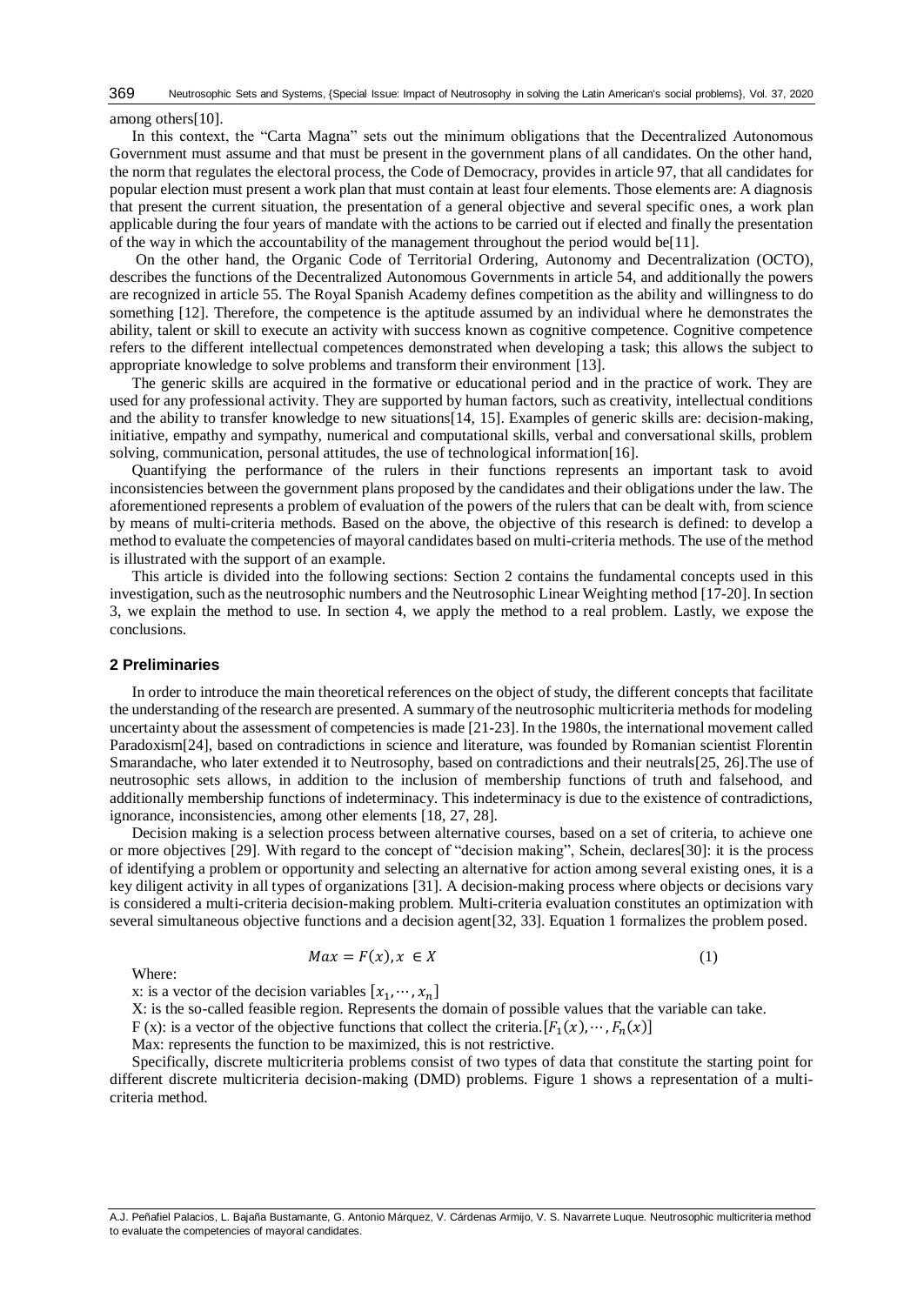|                                   | Criteria                                                                                                                                                                                                                                                                                                                                    |  |  |
|-----------------------------------|---------------------------------------------------------------------------------------------------------------------------------------------------------------------------------------------------------------------------------------------------------------------------------------------------------------------------------------------|--|--|
|                                   | C1, , Cj, , Cn<br>$w1, , wj, ,$ wn                                                                                                                                                                                                                                                                                                          |  |  |
| A1<br>Alternatives<br>Aj<br>$\pm$ | Decision matrix<br>$v_{11}$ , , $v_{1i}$ , , $v_{1n}$<br>$\pm$ $\frac{1}{2}$ $\frac{1}{2}$ $\frac{1}{2}$ $\frac{1}{2}$ $\frac{1}{2}$ $\frac{1}{2}$ $\frac{1}{2}$ $\frac{1}{2}$<br>- 1<br>$\mathbf{v}_{j1} \quad , \; \ldots, \qquad \mathbf{v}_{ji} \quad , \; \ldots, \qquad \mathbf{v}_{jn}$<br>$\vdots$ , , $\vdots$ $\vdots$ , ,<br>- 1 |  |  |
| A.<br>м                           | $V_{m1}$ , , $V_{mi}$ , , $V_{mn}$                                                                                                                                                                                                                                                                                                          |  |  |

**Figure 1.** Representation of multicriteria method

Figure 1 shows a representation of a multi-criteria decision-making problem where:

 $r_{ij}$ : represents the evaluation of the alternative *i* against the criterion *j*.  $w_i$ : represents the weight of criterion *i*.

Each decision-making problem can be different; however, based on the versatility of its nature, a procedure for solving problems can be defined. Figure 2 shows a diagram for solving decision-making problems.



**Figure 2.** Decision-making problem solving procedure.

For the resolution of various decision-making problems, the proposed multi-criteria methods have been proposed. When you want to issue a weight for a given alternative, the ordering and aggregation methods represent a viable way to apply it.[\[34-36\]](#page-7-13). Linear weighting is one of the classic multicriteria methods. The method consists of calculating a global score  $r_i$  for each alternative  $A_i$  as expressed in Equation 2 [\[37,](#page-7-14) [38\]](#page-7-15).

$$
R_i = \sum_j W_j r_{ij} \tag{2}
$$

 $(2)$ 

The linear weighting represents a compensatory method; it is applied after a previous normalization. The method is used in cases where there is a set m of alternatives and n criteria. For each criterion j, the decision maker estimates each alternative "i". The evaluation of the decision matrix that has a cardinal ratio weight is obtained. A weight  $W_j$   $(j = 1, \dots, n)C_j$  of the cardinal ratio type is also assigned for each of the criteria  $a_{ij}$ 

In the context of multi-criteria methods, neutrosophic numbers are introduced in order to represent the indeterminacy[\[39,](#page-7-16) [40\]](#page-7-17). It constitutes the bases of mathematical theories that generalize classical and fuzzy theories such as neutrosophic sets and neutrosophic logic[\[41\]](#page-7-18). A neutrosophic number (N) is represented as follows[\[42,](#page-7-19) [43\]](#page-7-20):

Let  $N = \{(T, I, F) : T, I, F \subseteq [0, 1]\}$  be a neutrosophic valuation is a mapping of a group of formulas propositional to  $N$ , that is, for each p sentence we have:

$$
v(p) = (T, I, F) \tag{3}
$$

Where:

T: represents the truth value,

I: represents the indeterminacy value,

F: represents the falsehood value.

Mathematically a Neutrosophic Linear Weighting method can be defined as a 3-tuple (R, W, r) as represented by Equation 4.

A.J. Peñafiel Palacios, L. Bajaña Bustamante, G. Antonio Márquez, V. Cárdenas Armijo, V. S. Navarrete Luque. Neutrosophic multicriteria method to evaluate the competencies of mayoral candidates.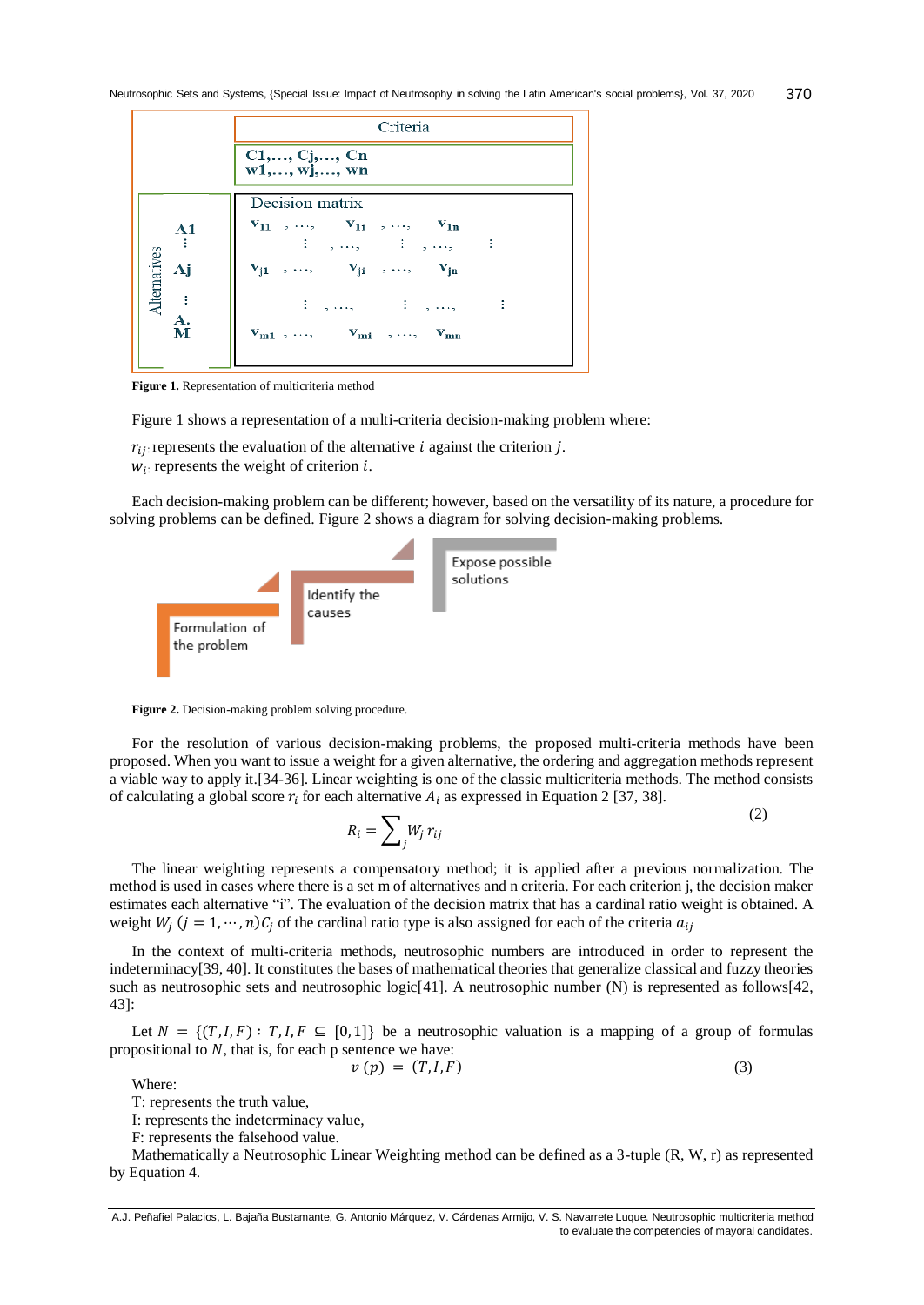$$
R_{i(T,I,F)} = \sum_{j} W_{j(T,I,F)} r_{ij(T,I,F)}
$$
\n(4)

Where:

 $R_{i(T,I,F)}$ : represents the resulting function that refers to a dimension of the space truth, indeterminacy, and falsehood  $(T, I, F)$ .

 $W_{j(T,I,F)}$ : represents the weight of criterion i associated with the criteria that refer to a dimension of the space truth, indeterminacy, and falsehood $(T, I, F)$ .

 $r_{i,i}$ : represents the evaluation of the alternative *i* with respect to the criterion *j* that refers to a dimension of the space truth, indeterminacy, and falsehood  $(T, I, F)$ .

#### **3 Development of the method to evaluate the competencies of mayoral candidates in the execution of government plans**

The proposed method is designed to support the process of evaluating the competencies of mayors in the execution of government plans. Its operation is based on multi-criteria, multi-expert techniques where the assessment of competencies is modeled from a set of criteria that represent the competencies to be performed.

It uses in its inference the multicriteria method Linear Neutrosophic Weighting. Figure 3 shows a diagram that illustrates the operation of the proposed method.



**Figure 3:** Structure of the proposed method.

The method is designed through a three-stage structure that as a whole determines the assessment of competencies.

#### **Stage 1: Identification of the competences.**

It represents the set of competencies that are assessed in the evaluation process for mayoral candidates. It constitutes a multi-criteria approach formalized as:

 $C = \{c_1, \dots, c_n\}$ ,  $n \ge 2$ , criteria or competences to be evaluated in the method.

# **Stage 2: Determination of the weights.**

To determine the weights associated with competences, a multi-expert approach is used so that:

 $E = \{e_1, \dots e_m\}, m \ge 2$ , where E, represents the experts involved in the process.

The use of a linguistic scale is recommended, where each of its elements is associated with an SVNN [\[44-46\]](#page-8-0), as shown in Table 1.

| Linguistic term         | Value              |
|-------------------------|--------------------|
| Not important           | (0.10, 0.90, 0.90) |
| Less important          | (0.20, 0.85, 0.80) |
| Slightly important      | (0.30, 0.75, 0.70) |
| Somewhat important      | (0.40, 0.65, 0.60) |
| Average importance      | (0.50, 0.50, 0.50) |
| Important               | (0.60, 0.35, 0.40) |
| Very important          | (0.70, 0.25, 0.30) |
| Strongly important      | (0.8, 0.15, 0.20)  |
| Very strongly important | (0.9, 0.1, 0.1)    |
| Extremely important     | (1.0.0)            |

**Table 1.** Domain of values to assign weight to the criteria.

- Each expert proposes a weight for each criterion, using the scale that appears in Table 1; let's call  $\widetilde{w}_{ij}$  the weight assigned by the i-th expert to the j-th criterion.
- $\hat{w}_j = \frac{1}{m}$  $\frac{1}{m}\sum_{i=1}^{m} \widetilde{w}_{ij}$  is obtained. The weight of the j-th criterion is calculated as  $w_j = \frac{s(\widehat{w}_j)}{\sum_{i=1}^{n} s(\widehat{w}_j)}$  $\frac{\sum_{j=1}^{N} s(\hat{w}_j)}{\sum_{j=1}^{n} s(\hat{w}_j)}$ where  $s(\cdot)$  is the operator that appears in Equation 5.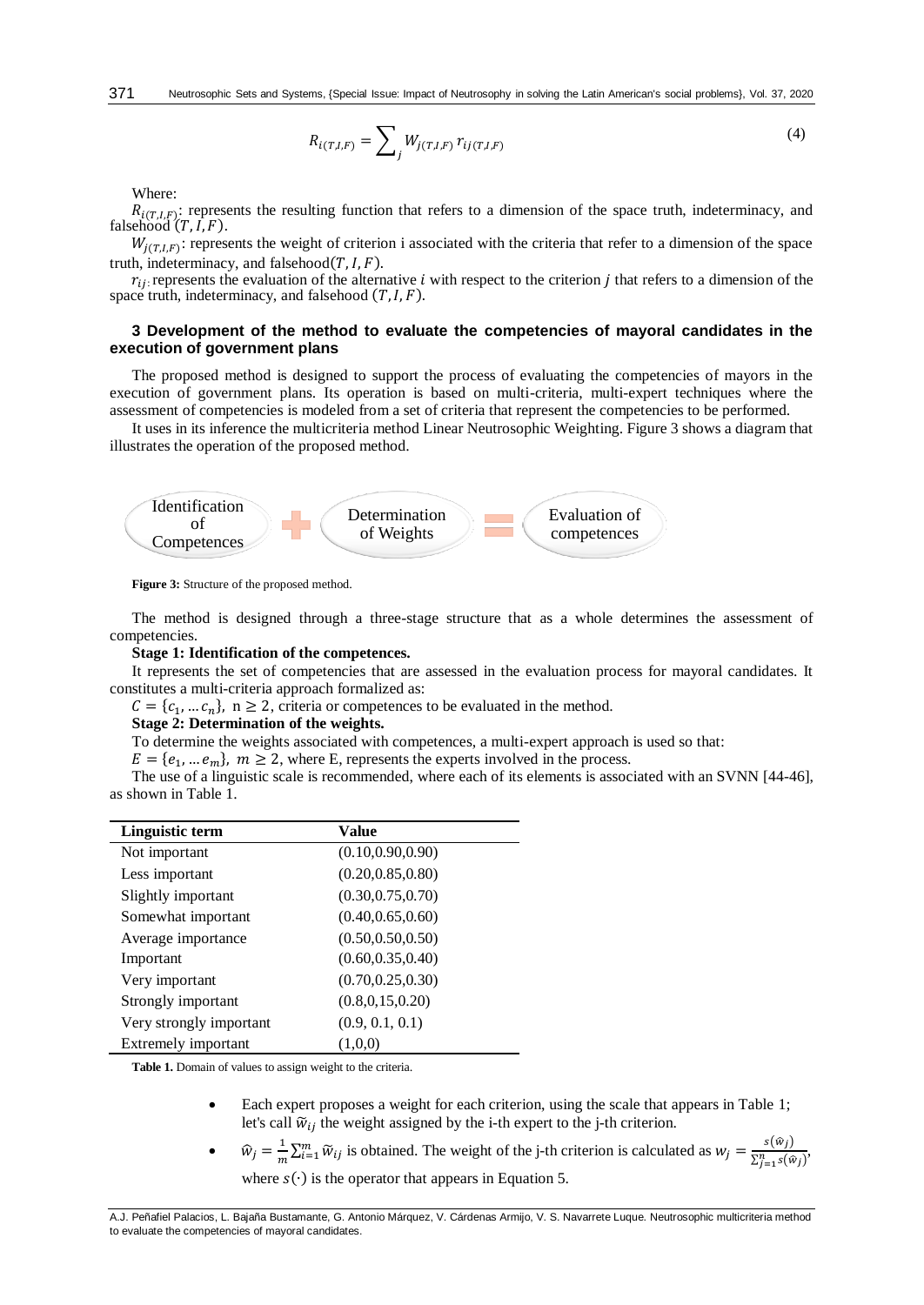$$
s(\tilde{a}) = \frac{1}{3}(2+T-I-F)
$$

For a neutrosophic number  $\tilde{a} = (T, I, F)$ 

#### **Stage 3: Assessment of skills**

The evaluation stage represents the processing of the method to emit the result of the proposed inference. The data are processed using the method of linear weighting through Equation 4. As a result, it expresses the value attributed to the competencies of the candidates. This is measured according to the following steps:

 The i-th expert issues an evaluation on compliance with the j-th criterion by the mayor's office. Let's call  $\tilde{v}_{ii}$  this value. The evaluation scale is the following given in Table 2:

| Linguistic term      | Neutrosophic number |
|----------------------|---------------------|
| Extremely good (EG)  | (1,0,0)             |
| Very very good (VVG) | (0.9, 0.1, 0.1)     |
| Very good (VG)       | (0.8, 0.15, 0.20)   |
| Good(G)              | (0.70, 0.25, 0.30)  |
| Medium good (MDG)    | (0.60, 0.35, 0.40)  |
| Medium $(M)$         | (0.50, 0.50, 0.50)  |
| Medium bad (MDB)     | (0.40, 0.65, 0.60)  |
| Bad (B)              | (0.30, 0.75, 0.70)  |
| Very bad (VB)        | (0.20, 0.85, 0.80)  |
| Very very bad (VVB)  | (0.10, 0.90, 0.90)  |
| Extremely bad (EB)   | (0,1,1)             |

**Table 2.** Linguistic terms used.

The result is calculated with the support of formula 6.

$$
\bar{v} = \frac{\sum_{i=1}^{m} \sum_{j=1}^{n} w_j * \tilde{v}_{ij}}{nm}
$$

Where  $*$  means the product of a vector by a scalar, "/" is the division of a vector by a scalar and the sum is performed between vectors.

To obtain a more understandable final value on  $\overline{v}$ , the  $s(\overline{v})$  is applied. The closer this value is to 0 the evaluation will be worse, the closer to 1 the evaluation will be better and around 0.5 is an intermediate evaluation.

## **4 Implementation of method to evaluate the competencies of mayoral candidates in the execution of government plans**

For the implementation of the proposed method, a case study was carried out with the government plans presented before the National Electoral Council in the Province of Los Ríos for the mayoral election process in the Babahoyo canton for the 2018-2021 period.

#### **Stage 1: Identification of the competences**

For the analysis and operation of the proposed method, 14 competences were used as described in Table 3.

| <b>Number</b> | <b>Competences</b>                                                                                |
|---------------|---------------------------------------------------------------------------------------------------|
|               | The planning of the canton in accordance with the organization of the superior and inferior       |
|               | governments specifically in relation to land use.                                                 |
|               | The supervision and control of the way the land is used.                                          |
|               | Address public works related to the streets in urban areas.                                       |
|               | Take charge of public services.                                                                   |
|               | Manage the system of rates and special contributions through ordinances.                          |
|               | Manage traffic and urban public transport within the canton.                                      |
|               | In accordance with the central government is the implementation of schools and health centers, as |
|               | well as recreational spaces.                                                                      |
|               | Assume the preservation and creation of spaces related to architectural heritage.                 |
|               | To govern the real estate cadaster system in rural and urban areas.                               |

A.J. Peñafiel Palacios, L. Bajaña Bustamante, G. Antonio Márquez, V. Cárdenas Armijo, V. S. Navarrete Luque. Neutrosophic multicriteria method to evaluate the competencies of mayoral candidates.

(6)

(5)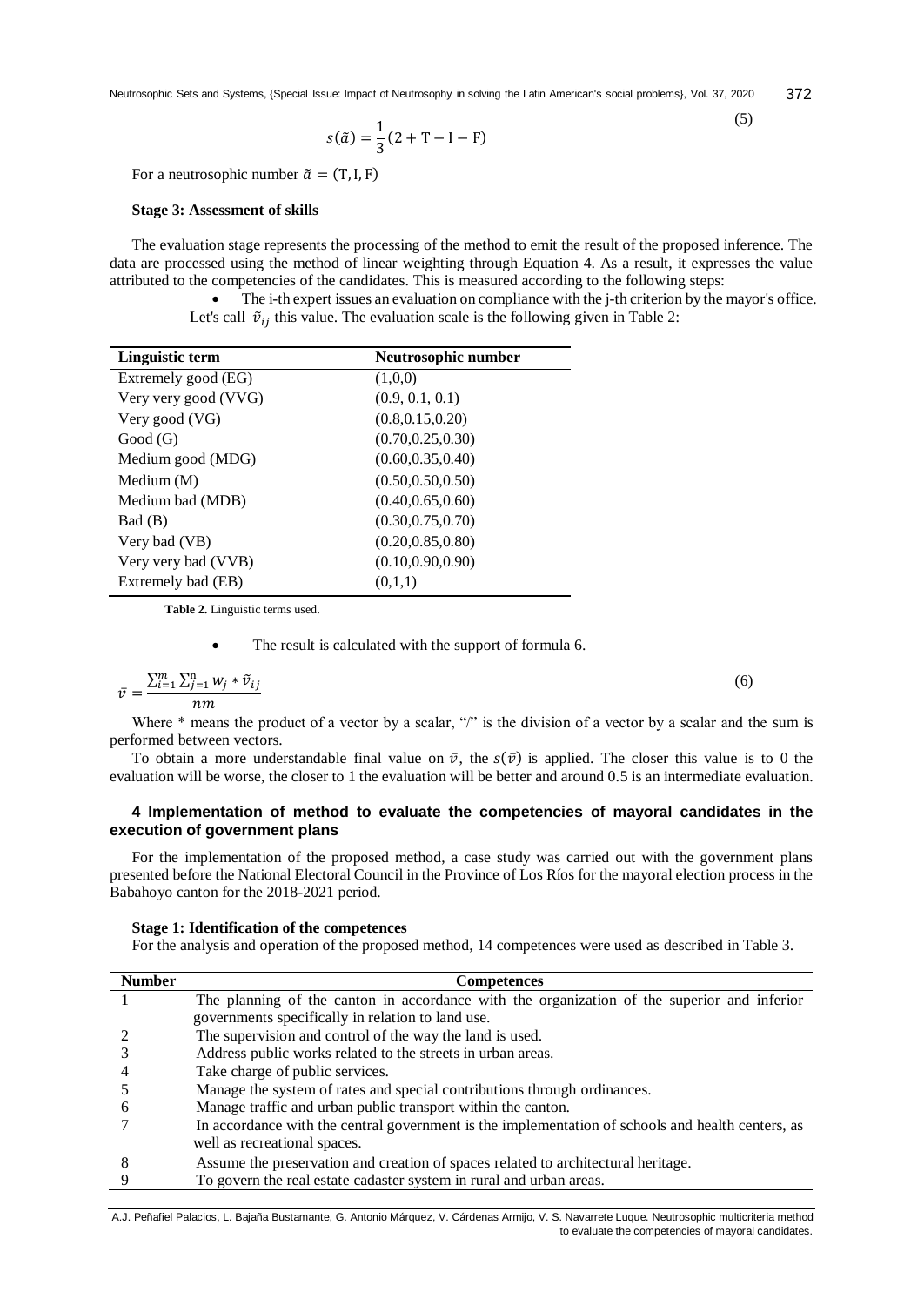| 373 | Neutrosophic Sets and Systems, {Special Issue: Impact of Neutrosophy in solving the Latin American's social problems}, Vol. 37, 2020 |
|-----|--------------------------------------------------------------------------------------------------------------------------------------|
| 10  | Regulates the use of beaches in the different bodies of natural waters of the canton.                                                |
|     | Guarantee free access to the natural water banks sources.                                                                            |
| 12  | Control the use of mineral resources present in quarries and aquatic spaces.                                                         |
| 13  | Manage the fire defense system.                                                                                                      |
| 14  | Develop international cooperation mechanisms.                                                                                        |

**Table 3**: Competences for the evaluation of candidates.

# **Stage 2: Determination of the weights**

For the stage of determining the weights attributed to the competences, seven experts were consulted who expressed their assessments of the competences. The valuation tables were obtained which were added up in a resulting table. Table 4 shows the result of the evaluation of the criteria once the aggregation process has been carried out.

| Competencies    | Criterion assessment $\hat{w}_i$ | Criterion assessment $W_j$ |
|-----------------|----------------------------------|----------------------------|
| C1              | [0.85, 0.25, 0.25]               | 0.074132                   |
| C <sub>2</sub>  | [0.75, 0.25, 0.25]               | 0.070978                   |
| C <sub>3</sub>  | [0.55, 0.25, 0.25]               | 0.064669                   |
| C <sub>4</sub>  | [0.75, 0.25, 0.25]               | 0.070978                   |
| C <sub>5</sub>  | [0.60, 0.25, 0.25]               | 0.066246                   |
| C <sub>6</sub>  | [0.80, 0.25, 0.25]               | 0.072555                   |
| C7              | [0.85, 0.25, 0.25]               | 0.074132                   |
| C8              | [0.75, 0.25, 0.25]               | 0.070978                   |
| C9              | [0.60, 0.25, 0.25]               | 0.066246                   |
| C10             | [0.75, 0.25, 0.25]               | 0.070978                   |
| C11             | [0.90, 0.25, 0.25]               | 0.075710                   |
| C12             | [0.85, 0.25, 0.25]               | 0.074132                   |
| C13             | [0.85, 0.25, 0.25]               | 0.074132                   |
| C <sub>14</sub> | [0.85, 0.25, 0.25]               | 0.074132                   |

**Table 4:** Weight attributed to the competences of the expert consultation.

# **Stage 3: Assessment of competencies**

Based on the behavior of the weights attributed to the alternatives and the development of the manifestations, the degree of membership to a competence is determined through an aggregation process. Table 6 shows the result of the calculation performed.

| <b>Competences</b> | Weights $W_i$ | Average preferences for all experts | $\overline{v}$                    |
|--------------------|---------------|-------------------------------------|-----------------------------------|
| C <sub>1</sub>     | 0.074132      | [1,0.10,0.15]                       | [0.0741325,0.0074132, 0.0111199]  |
| C <sub>2</sub>     | 0.070978      | [0.75, 0.10, 0.15]                  | [0.0532334, 0.0070978, 0.0106467] |
| C <sub>3</sub>     | 0.064669      | [0.75, 0.10, 0.15]                  | [0.0485016, 0.0064669, 0.0097003] |
| C <sub>4</sub>     | 0.070978      | [1,0.10,0.15]                       | [0.0709779, 0.0070978, 0.0106467] |
| C <sub>5</sub>     | 0.066246      | [0.75, 0.10, 0.15]                  | [0.0496845, 0.0066246, 0.0099369] |
| C <sub>6</sub>     | 0.072555      | [0.50, 0.10, 0.15]                  | [0.0362776, 0.0072555, 0.0108833] |
| C7                 | 0.074132      | [1,0.10,0.15]                       | [0.0741325, 0.0074132, 0.0111199] |
| C8                 | 0.070978      | [0.75, 0.10, 0.15]                  | [0.0532334, 0.0070978, 0.0106467] |
| C9                 | 0.066246      | [0.55, 0.10, 0.15]                  | [0.0364353, 0.0066246, 0.0099369] |
| C10                | 0.070978      | [1,0.10,0.15]                       | [0.0709779,0.0070978, 0.0106467]  |

A.J. Peñafiel Palacios, L. Bajaña Bustamante, G. Antonio Márquez, V. Cárdenas Armijo, V. S. Navarrete Luque. Neutrosophic multicriteria method to evaluate the competencies of mayoral candidates.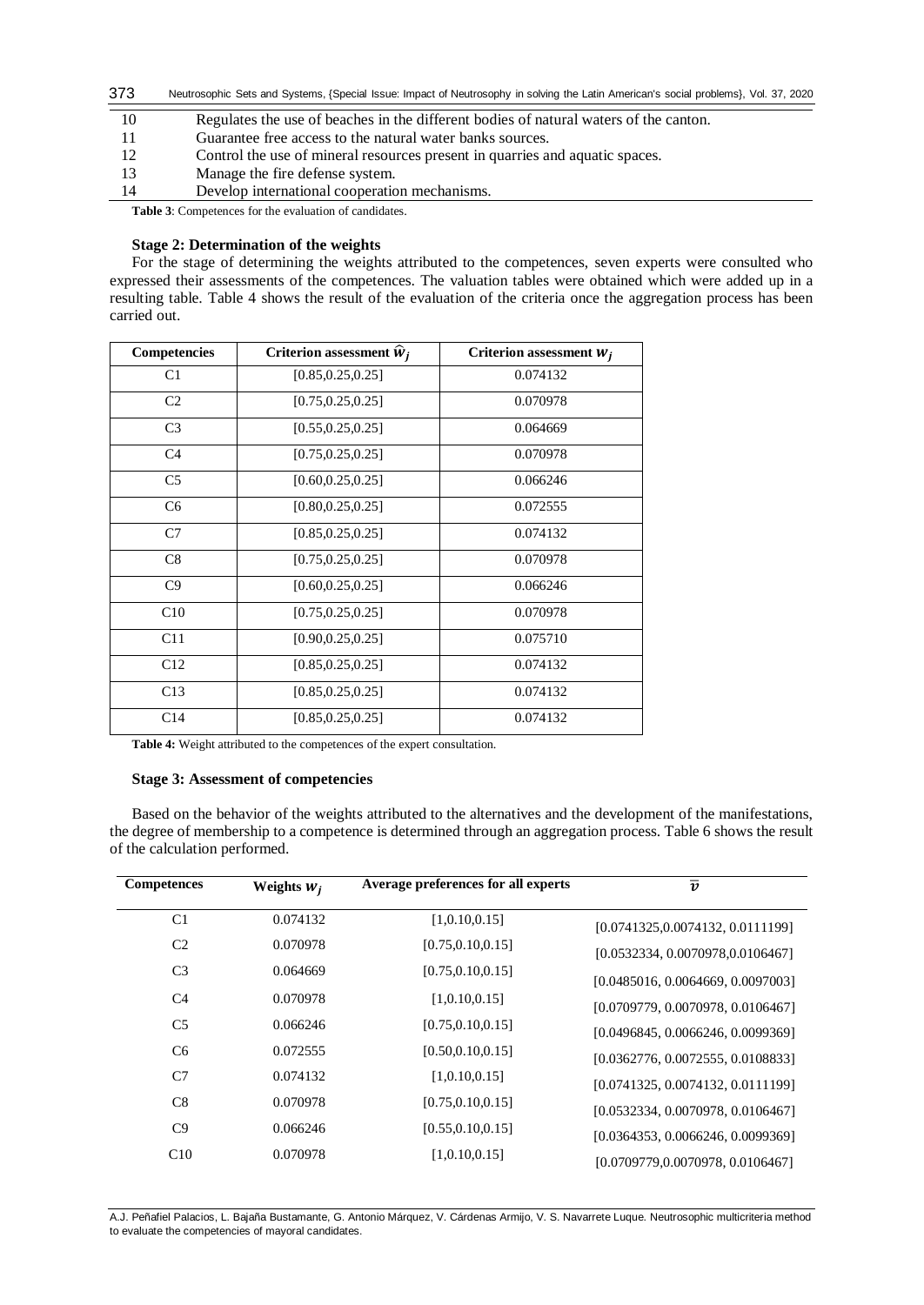Neutrosophic Sets and Systems, {Special Issue: Impact of Neutrosophy in solving the Latin American's social problems}, Vol. 37, 2020 374

| C <sub>11</sub> | 0.075710 | [0.7, 0.10, 0.15] | [0.0529968, 0.0075710, 0.0113565] |
|-----------------|----------|-------------------|-----------------------------------|
| C12             | 0.074132 | [1,0.10,0.15]     | [0.0741325, 0.0074132, 0.0111199] |
| C13             | 0.074132 | [1,0.10,0.15]     | [0.0741325, 0.0074132, 0.0111199] |
| C <sub>14</sub> | 0.074132 | [1,0.10,0.15]     | [0.0741325, 0.0074132, 0.0111199] |
| Index           |          |                   | [0.84298, 0.10000, 0.15000]       |

**Table 5:** Weight attributed to demonstrations

The value  $s(\bar{v}) = 0.86433$ , is close to 1, therefore the evaluation of the mayor's office in its management is "good".

## **Conclusions**

From the research carried out, we obtained a method to evaluate the competencies of the mayoral candidates or the current mayor based on a multi-expert multi-criteria approach. The implementation of the method made it possible to obtain the neutrosophic vectors of weights attributed to the competences through a multi-expert approach. With the application of the method proposed in the case study, it was possible to evaluate the competences of the current mayor in the Babahoyo canton. The proposed case study presents an application of the proposed method, although it is recommended to implement different multi-criteria methods to compare the behavior of the evaluations carried out.

## **References**

- <span id="page-6-0"></span>1. Pachano, S., *Ecuador: fin de ciclo y elecciones.* Elecciones y partidos en América Latina en el cambio de ciclo, 2018. **40**: p. 187.
- <span id="page-6-1"></span>2. Moya, N.S., *Elecciones presidenciales Ecuador 2017: entre el continuismo y la derecha.* Más poder local, 2017(31): p. 18-19.
- <span id="page-6-2"></span>3. Zhunaula, P. and T. Maribel, *Desventaja de incumbencia en Ecuador: un análisis de las elecciones seccionales ecuatorianas de 2004 al 2014*. 2019, Quito.
- <span id="page-6-3"></span>4. Welp, Y., F. Freidenberg, and P. Capra, *Nuevos medios, vieja política en las elecciones ecuatorianas de 2014 New media, politics as usual in the 2014 Ecuadorian elections.* Revista Mexicana de Sociologia, 2020.
- <span id="page-6-4"></span>5. Durán Escudero, F.A., *El Rol de la Corte Constitucional ecuatoriana en el caso de la reelección indefinida¿ Un guardián de la Constitución?* 2019, Universidad del Azuay.
- <span id="page-6-5"></span>6. Layana, E.C. and D.P. Sancán, *Presupuesto participativo y rendición de cuentas de un gobierno autónomo descentralizado en Ecuador.* RECIAMUC, 2018. **2**(3): p. 267-294.
- <span id="page-6-6"></span>7. Ganga Contreras, F.A., M. Uriguen, and S. Amir, *Análisis descriptivo del gobierno universitario ecuatoriano: una mirada desde los cambios legislativos.* Revista electrónica de investigación educativa, 2017. **19**(2): p. 22-37.
- <span id="page-6-7"></span>8. Chávez, M.A.R., *Desarrollo económico territorial desde el gobierno intermedio: la experiencia del gobierno provincial de Los Ríos, Ecuador*. 2017, Universidad Complutense de Madrid.
- <span id="page-6-8"></span>9. Sarmiento Benavides, V.M., *Análisis de los planes de trabajo presentados por las autoridades electas en la provincia de Pichincha, cantón Quito periodo 2009-2013*. 2016, Quito, 2016.
- <span id="page-6-9"></span>10. Vera, L.K.P. and L.K.P. Vera, *Plan de Desarrollo y Compromiso Social de la Empresa Pública Municipal de Saneamiento y Ambiental de Babahoyo (EMSABA EP)*. 2017, Babahoyo: UTB.
- <span id="page-6-10"></span>11. Lara, M. and W. Marcelo, *Proyecto de reforma al artículo 373 del Código Orgánico de Organización Territorial Autonomía Y Descentralización COOTAD, para garantizar la seguridad jurídica y la estabilidad laboral*. 2019.
- <span id="page-6-11"></span>12. RAE, *Diccionario de la Lengua Española.* Real Academia Española, 2017.
- <span id="page-6-12"></span>13. Araya Ramírez, N., *Las habilidades del pensamiento y el aprendizaje significativo en matemática de escolares de quinto grado en Costa Rica.* Revista Electrónica "Actualidades Investigativas en Educación", 2014. **14**(2): p. 66-95.
- <span id="page-6-13"></span>14. Escribano, R., *Las competencias profesionales.* Clave XXI: Reflexiones y Experiencias en Educación, 2010. **2**.
- <span id="page-6-14"></span>15. Mar, O., I. Santana, and J. Gulín, *Competency assessment model for a virtual laboratory system and distance using fuzzy cognitive map.* Revista Investigación Operacional 2017. **38**(2): p. 170-178.
- <span id="page-6-15"></span>16. Donostia, S.S., *Competencias Profesionales: Enfoques y Modelos a Debate*. CIDEC. Centro de Investigación y Documentación sobre problemas de la Economía, el Empleo y las Cualificaciones Profesionale. 2016.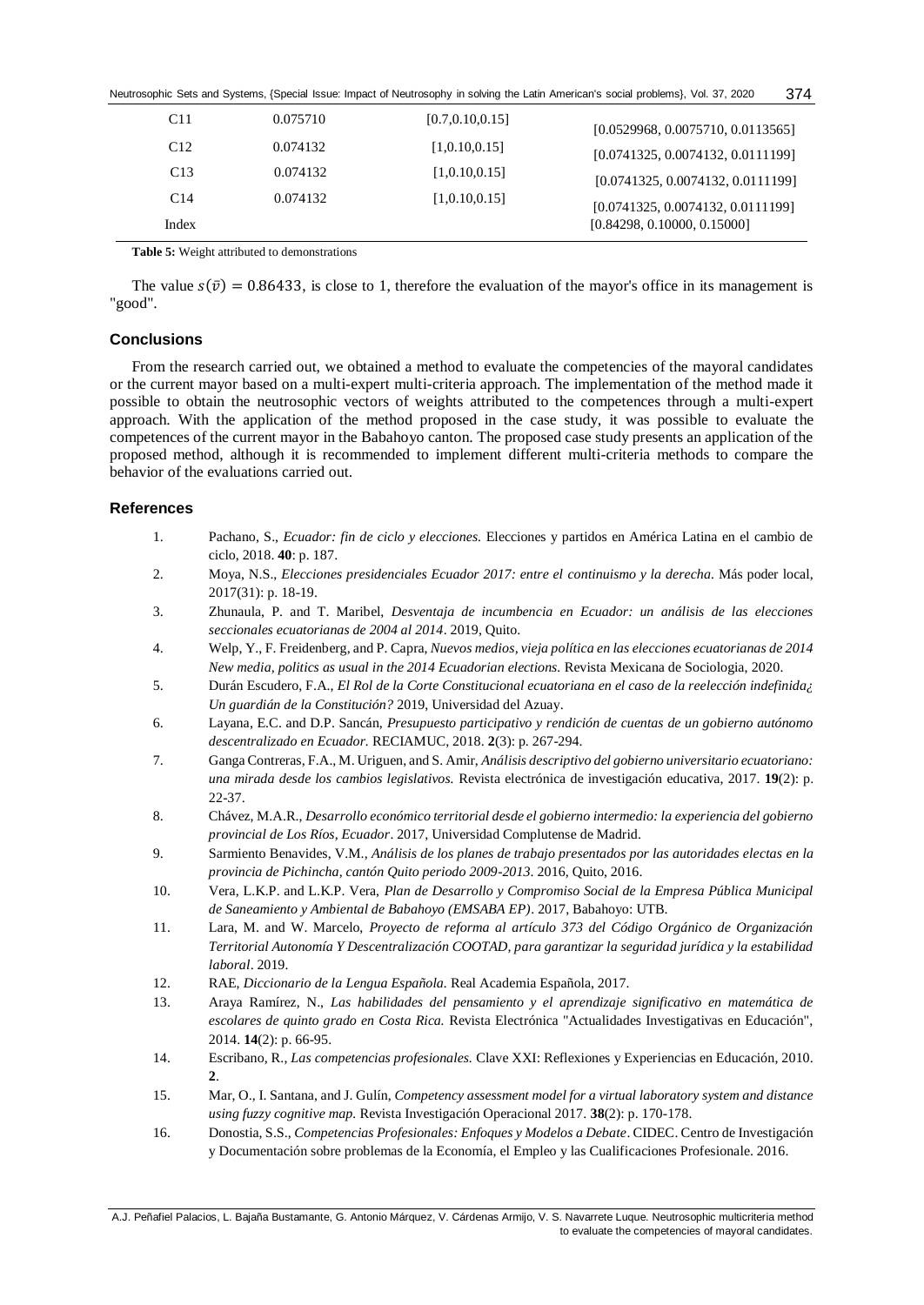#### <span id="page-7-0"></span>Neutrosophic Sets and Systems, {Special Issue: Impact of Neutrosophy in solving the Latin American's social problems}, Vol. 37, 2020 375

- 17. Gómez, G.Á. and J.E. Ricardo, *Método para medir la formación de competencias pedagógicas mediante números neutrosóficos de valor único.* Neutrosophic Computing and Machine Learning, 2020. **11**.
- <span id="page-7-5"></span>18. Ortega, R.G., M. Rodríguez, M.L. Vázquez, and J.E. Ricardo, *Pestel analysis based on neutrosophic cognitive maps and neutrosophic numbers for the sinos river basin management.* Neutrosophic Sets and Systems, 2019. **26**(1): p. 16.
- 19. Smarandache, F., M.A. Quiroz-Martínez, J.E. Ricardo, and N. Batista, *APPLICATION OF NEUTROSOPHIC OFFSETS FOR DIGITAL IMAGE PROCESSING.* Investigación Operacional, 2020. **41**: p. 603-610.
- 20. Smarandache, F., J.E. Ricardo, E.G. Caballero, M.Y. Leyva Vázquez, and N.B. Hernández, *Delphi method for evaluating scientific research proposals in a neutrosophic environment.* Neutrosophic Sets & Systems, 2020. **34**.
- <span id="page-7-1"></span>21. Bera, T. and N.K. Mahapatra, *Neutrosophic soft matrix and its application to decision making.* Neutrosophic sets and systems, 2017. **18**(1): p. 2.
- 22. Biswas, P., S. Pramanik, and B.C. Giri, *TOPSIS method for multi-attribute group decision-making under single-valued neutrosophic environment.* Neural computing and Applications, 2016. **27**(3): p. 727-737.
- 23. Pupo, I.P., P.Y. Pinero Perez, R.G. Vacacela, and R. Bello, *Extensions to Linguistic Summaries Indicators based on Neutrosophic Theory: Applications in Project Management Decisions.* Neutrosophic Sets and Systems, 2018. **22**(1): p. 8.
- <span id="page-7-2"></span>24. Le, C., *Preamble to Neutrosophy and Neutrosophic Logic.* MULTIPLE VALUED LOGIC, 2002. **8**(3): p. 285-296.
- <span id="page-7-3"></span>25. Smarandache, F., *Neutrosophy, a new Branch of Philosophy*. 2002: Infinite Study.
- <span id="page-7-4"></span>26. Villamar, C.M., J. Suarez, L.D.L. Coloma, C. Vera, and M. Leyva, *Analysis of technological innovation contribution to gross domestic product based on neutrosophic cognitive maps and neutrosophic numbers*. 2019: Infinite Study.
- <span id="page-7-6"></span>27. Gómez, G.Á. and J.E. Ricardo, *Método para medir la formación de competencias pedagógicas mediante números neutrosóficos de valor único.* Neutrosophic Computing and Machine Learning, , 2020. **11**: p. 38-44.
- <span id="page-7-7"></span>28. Smarandache, F., J.E. Ricardo, E.G. Caballero, M. Yelandi, L. Vázquez, and N.B. Hernández, *Delphi method for evaluating scientific research proposals in a neutrosophic environment.* Neutrosophic Sets and Systems, 2020: p. 204.
- <span id="page-7-8"></span>29. Herbert, S., *The new science of management decision.* New York, 1960.
- <span id="page-7-9"></span>30. Fincowsky, E.B.F., *Toma de decisiones empresariales.* Contabilidad y Negocios 2011. **Vol 6, No 11, pp. 113-120. ISSN 1992-1896**.
- <span id="page-7-10"></span>31. SCHEIN, E., *Process consultation.* 1988.
- <span id="page-7-11"></span>32. Becerra Arévalo, N.P., M.F. Calles Carrasco, J.L. Toasa Espinoza, and M.V. Córdova, *Neutrosophic AHP for the prioritization of requirements for a computerized facial recognition system.* Neutrosophic Sets & Systems, 2020. **34**.
- <span id="page-7-12"></span>33. Ortega, R.G., M.L. Vazquez, J.A. Sganderla Figueiredo, and A. Guijarro-Rodriguez, *Sinos river basin socialenvironmental prospective assessment of water quality management using fuzzy cognitive maps and neutrosophic AHP-TOPSIS.* Neutrosophic Sets and Systems, 2018. **23**(1): p. 13.
- <span id="page-7-13"></span>34. Mar, O., M. Leyva, and I. Santana, *Modelo multicriterio multiexperto utilizando Mapa Cognitivo Difuso para la evaluación de competencias.* Ciencias de la Información, 2015. **46**(2): p. pp. 17 - 22.
- 35. Florez, L.A.P. and Y.L. Rodríguez-Rojas, *Procedimiento de Evaluación y Selección de Proveedores Basado en el Proceso de Análisis Jerárquico y en un Modelo de Programación Lineal Entera Mixta.* Ingeniería, 2018. **23**(3): p. 230-251.
- 36. García Nové, E.M., *Nuevos problemas de agregación de rankings: Modelos y algoritmos.* 2018.
- <span id="page-7-14"></span>37. Mar, O., L. Argota, and I. Santana, *Módulo para la evaluación de competencias a través de un Sistema de Laboratorios a Distancias.* Revista Cubana de Ciencias Informáticas, 2016. **10**(2): p. 132-147.
- <span id="page-7-15"></span>38. Morey Cortès, F., *El sistema alimentario global: ponderación cuantitativa de las variables del modelo en el entorno de Cataluña*. 2019, Universitat Politècnica de Catalunya.
- <span id="page-7-16"></span>39. Smarandache, F., *A Unifying Field in Logics: Neutrosophic Logic.* Philosophy, 1999: p. 1-141.
- <span id="page-7-17"></span>40. Mar, O., I. Santana, and J. Gulín, *Algoritmo para determinar y eliminar nodos neutros en el Mapa Neutrosófico Cognitivo.* Neutrosophic Computing and Machine Learning, 2019. **8**: p. 4-11.
- <span id="page-7-18"></span>41. Leyva-Vázquez, M. and F. Smarandache, *Computación neutrosófica mediante Sympy*. 2018: Infinite Study.
- <span id="page-7-19"></span>42. Vázquez, M.L. and F. Smarandache, *Neutrosofía: Nuevos avances en el tratamiento de la incertidumbre*. 2018: Infinite Study.
- <span id="page-7-20"></span>43. Wang, H., F. Smarandache, R. Sunderraman, and Y.Q. Zhang, *Interval Neutrosophic Sets and Logic: Theory and Applications in Computing: Theory and Applications in Computing*. 2005: Hexis.